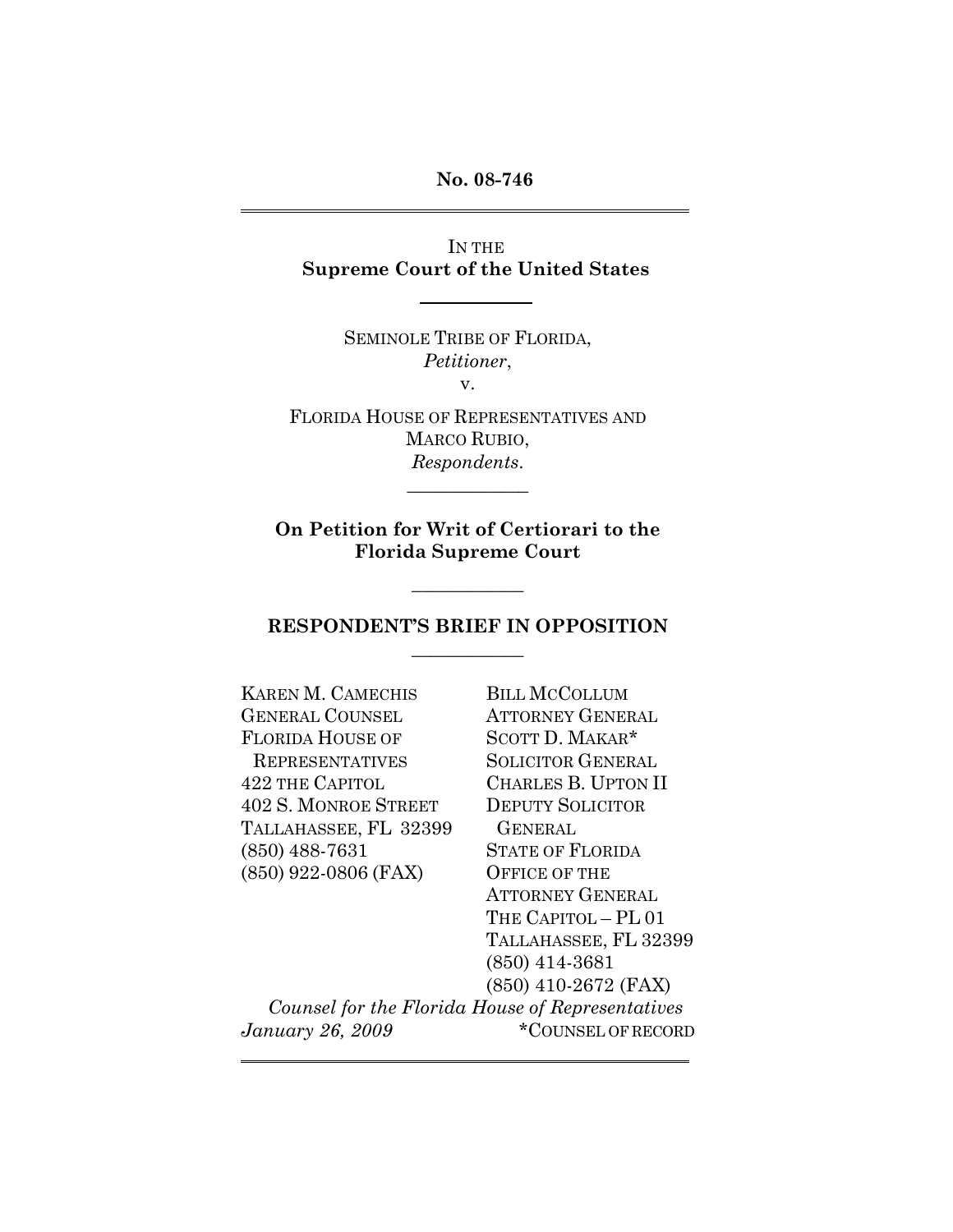### **QUESTION PRESENTED**

Whether the Florida Supreme Court violated the Indian Commerce Clause and the Supremacy Clause of the United States Constitution by holding that the Governor of Florida lacked authority to enter into a tribal-state compact without the Florida Legislature's approval when the compact allowed gaming that the court found violated state law?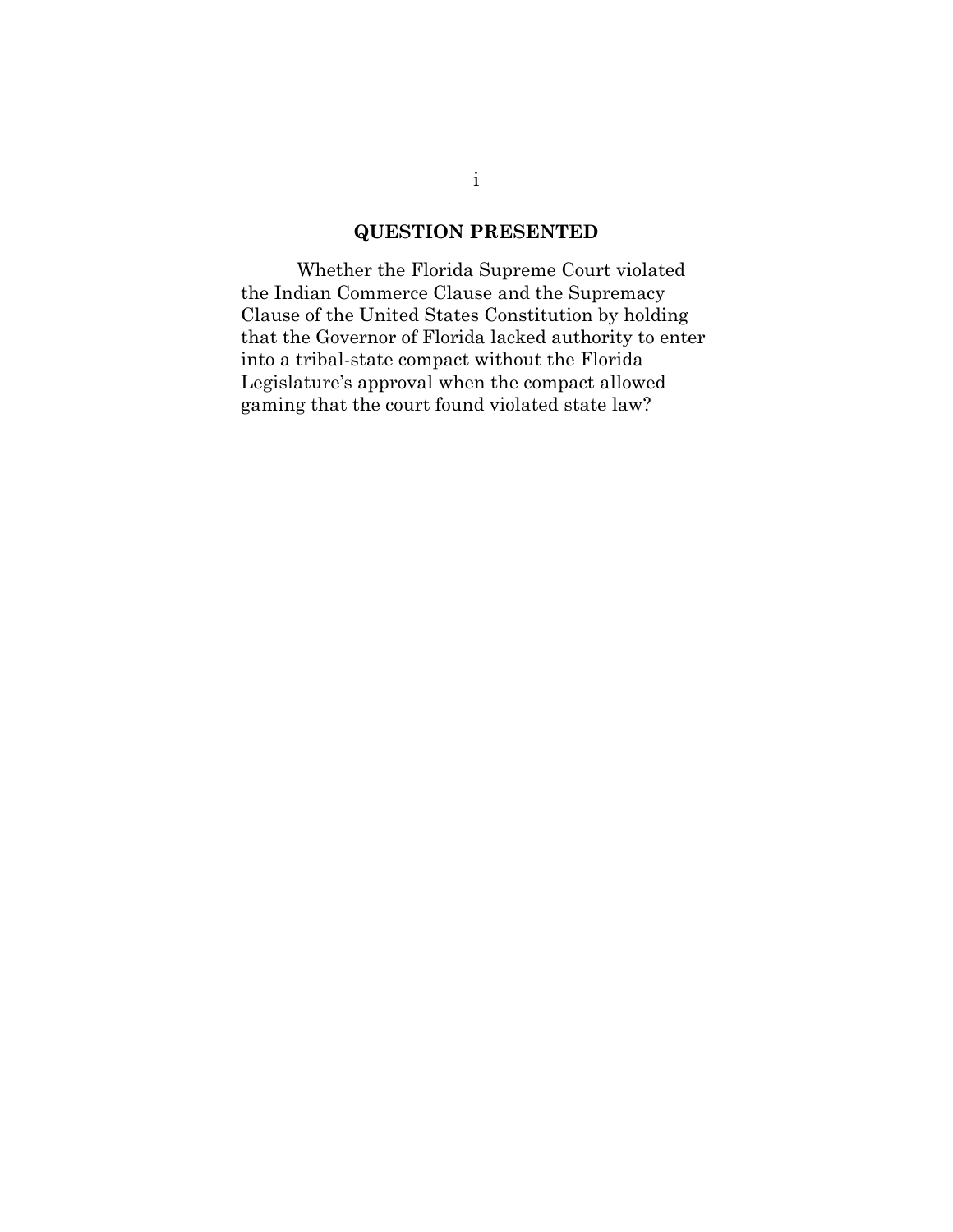# **TABLE OF CONTENTS**

|    | REASONS FOR DENYING THE PETITION  3                                                                                           |
|----|-------------------------------------------------------------------------------------------------------------------------------|
| L  | Petitioner Seeks Review of a State Court<br>Decision That Resolves Matters of State<br>Law Pertaining Only to the Branches of |
| H. | The Florida Supreme Court's Decision<br>Does Not Conflict with Circuit Decisions                                              |
|    |                                                                                                                               |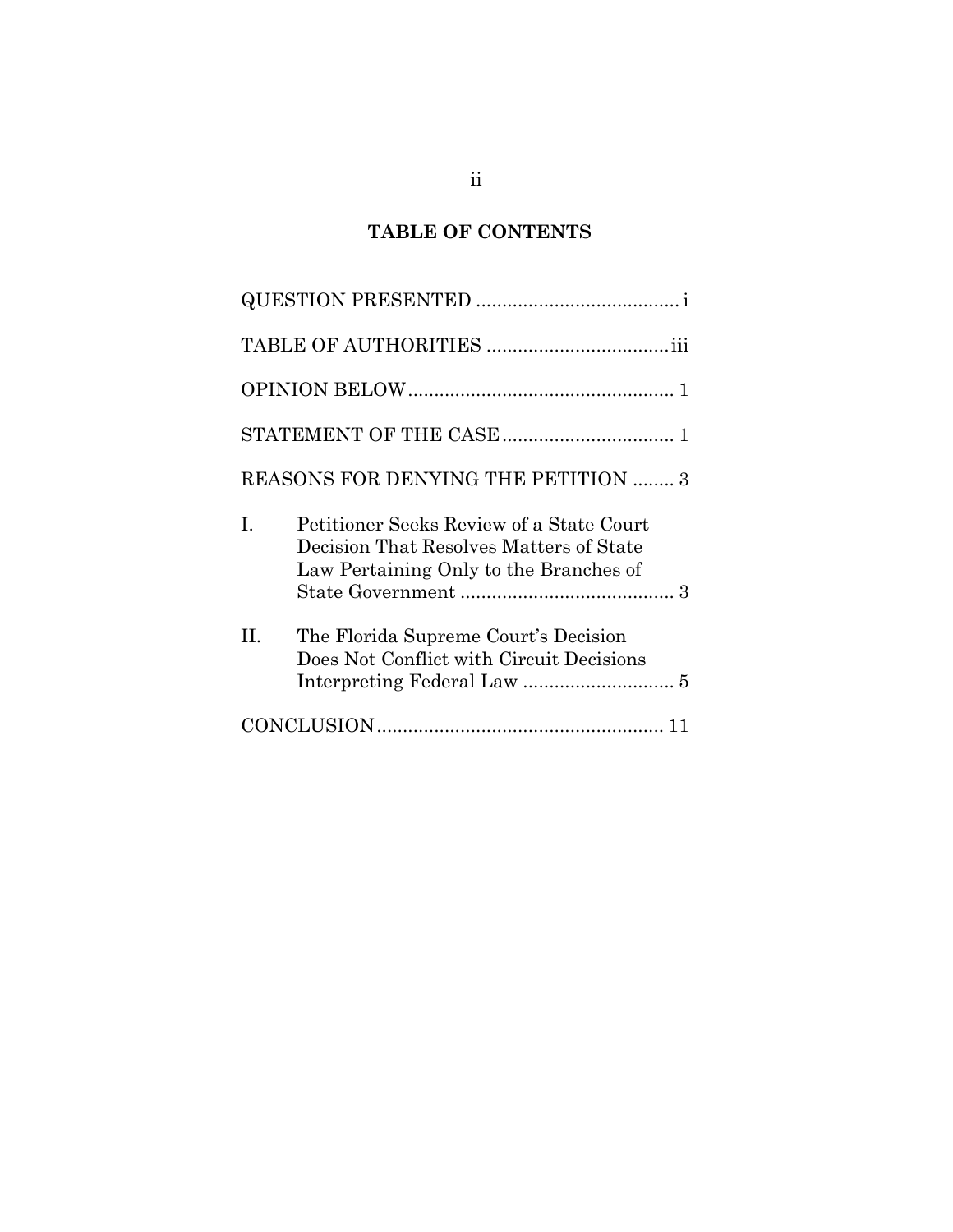## **TABLE OF AUTHORITIES**

| California v. Cabazon Band of Mission Indians,          |
|---------------------------------------------------------|
| Florida House of Reps. v. Crist,                        |
| Lac Courte Oreilles Band v. Wisconsin,                  |
| Mashantucket Pequot Tribe v. Connecticut,               |
| Mullaney v. Wilbur,                                     |
| Pueblo of Santa Ana v. Kelly,                           |
| Rumsey Indian Rancheria of Wintun<br>Indians v. Wilson, |
| Seminole Tribe of Florida v. Florida,                   |
| Stein v. New York,                                      |
| United States v. Sisseton-Wahpeton Sioux<br>Tribe,      |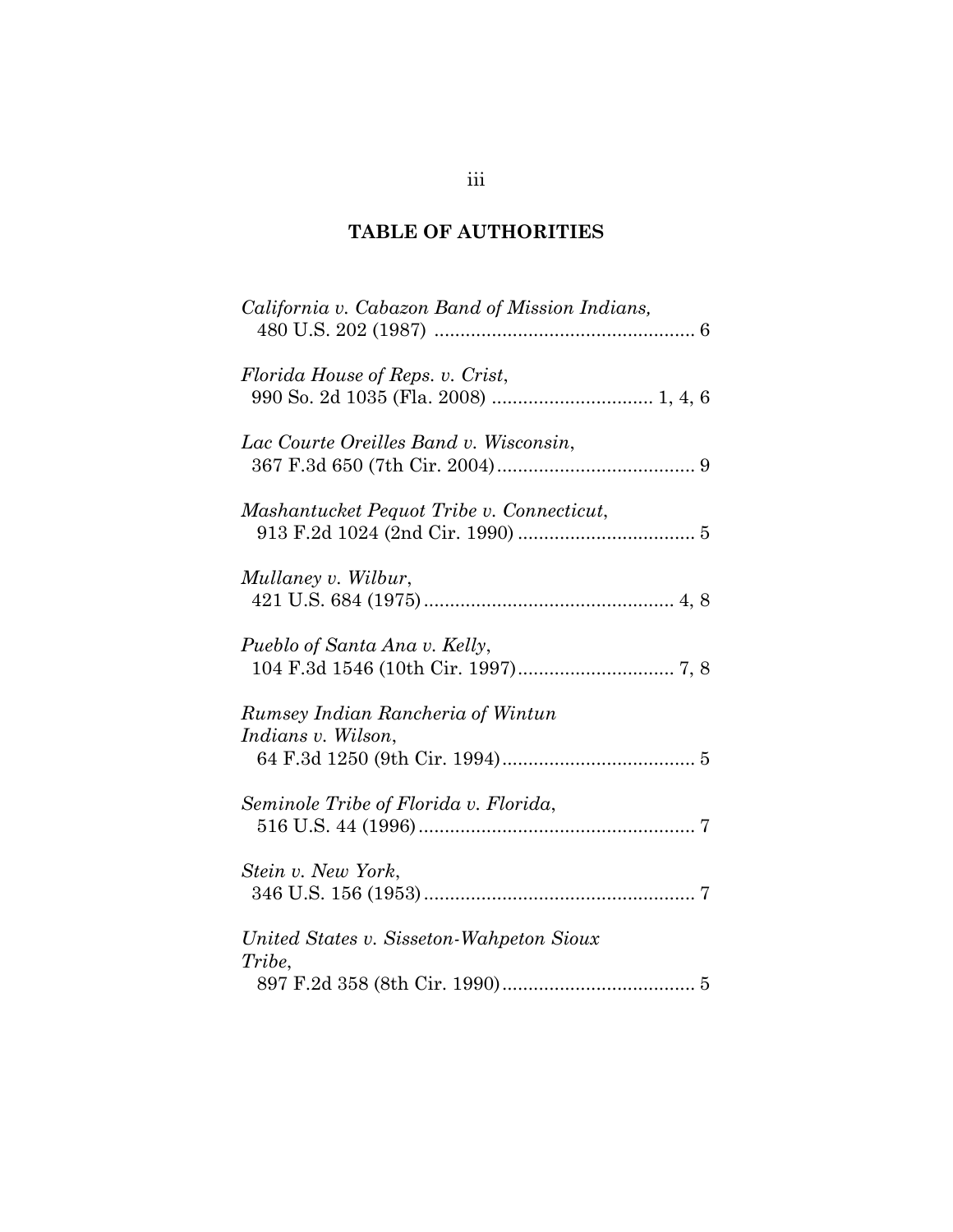| Washington v. Confederated Bands & Tribes |  |
|-------------------------------------------|--|
| of the Yakima Indian Nation,              |  |
|                                           |  |

## **STATUTES AND RELATED MATERIALS**

## **MISCELLANEOUS**

| Notice of Deemed Approved Tribal-State Class  |  |
|-----------------------------------------------|--|
| <b>III Gaming Compact,</b>                    |  |
|                                               |  |
|                                               |  |
| E. Gressman, K. Geller, et al., Supreme Court |  |
|                                               |  |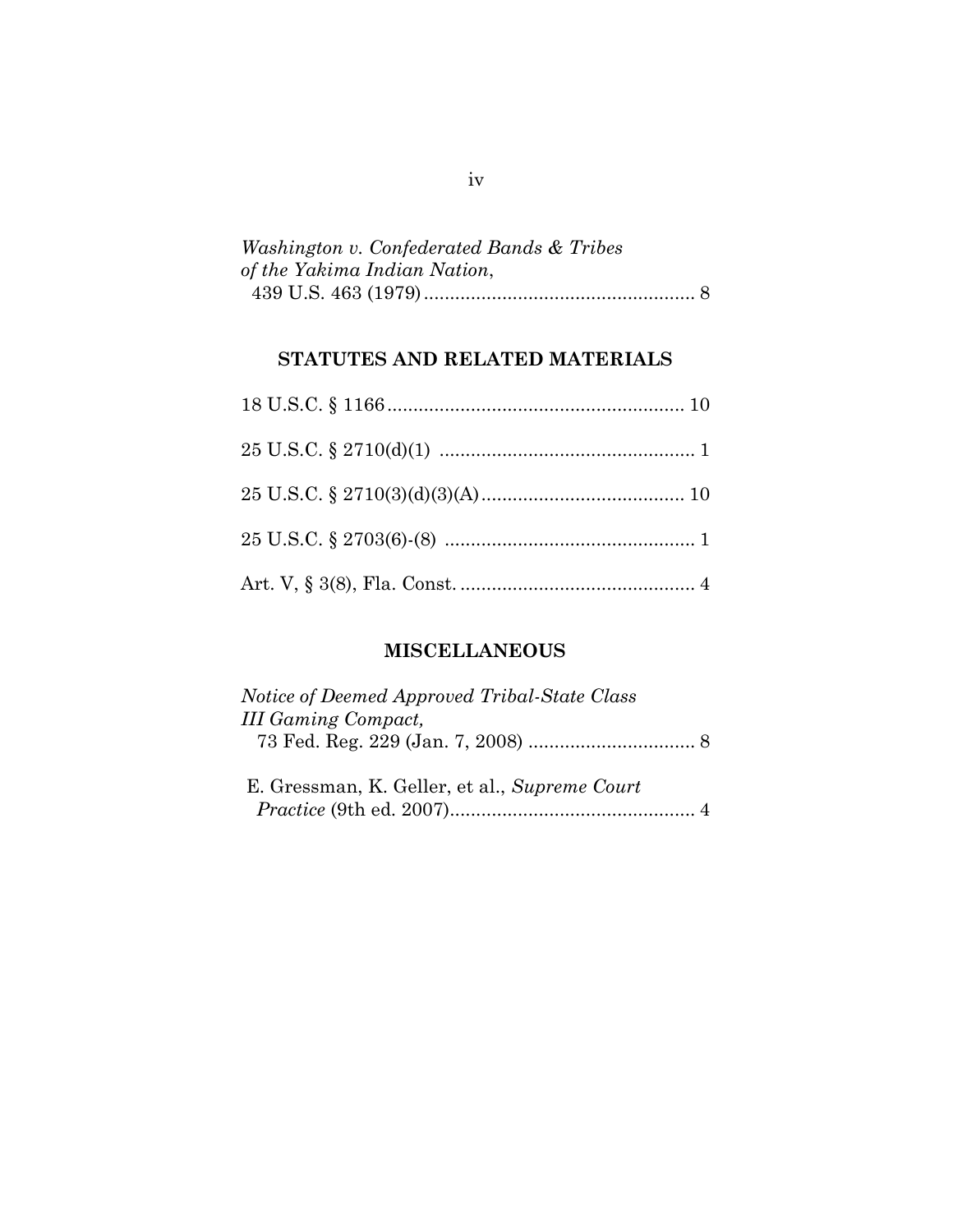#### **OPINION BELOW**

The opinion of the Florida Supreme Court, *Florida House of Representatives v. Crist*, is reproduced in the Petitioner"s Appendix ("Pet. App.") at 1a-44a and is reported at 990 So. 2d 1035 (Fla. 2008).

#### **STATEMENT OF THE CASE**

The Governor of Florida, without the Florida Legislature"s approval, executed a compact (the "Compact") with the Seminole Tribe of Florida (Petitioner) to allow Class III gaming under the Indian Gaming Regulatory Act (IGRA) on Petitioner"s Indian lands located within the State of Florida. Class III gaming includes slot machines and "banked" card games in which participants play against the house. 25 U.S.C. § 2703(6)-(8) (2000). IGRA permits Class III gaming on Indian lands only if it is: (1) authorized by tribal ordinance, (2) "located in a State that permits such gaming for any purpose by any person, organization, or entity," and (3) "conducted in accordance with a Tribal-State compact entered into by the Indian tribe and the State ... that is in effect."  $Id. \S$  2710(d)(1).

In relevant part, the Compact authorized Petitioner to conduct several types of Class III gaming that are illegal in Florida, including any banked card games like baccarat, blackjack, and *chemin de fer*. The Florida House of Representatives and its Speaker, Marco Rubio, filed a petition for writ of quo warranto with the Florida Supreme Court disputing the Governor"s authority to bind the State to the Compact without legislative authorization or ratification. The court allowed Petitioner to join the action as a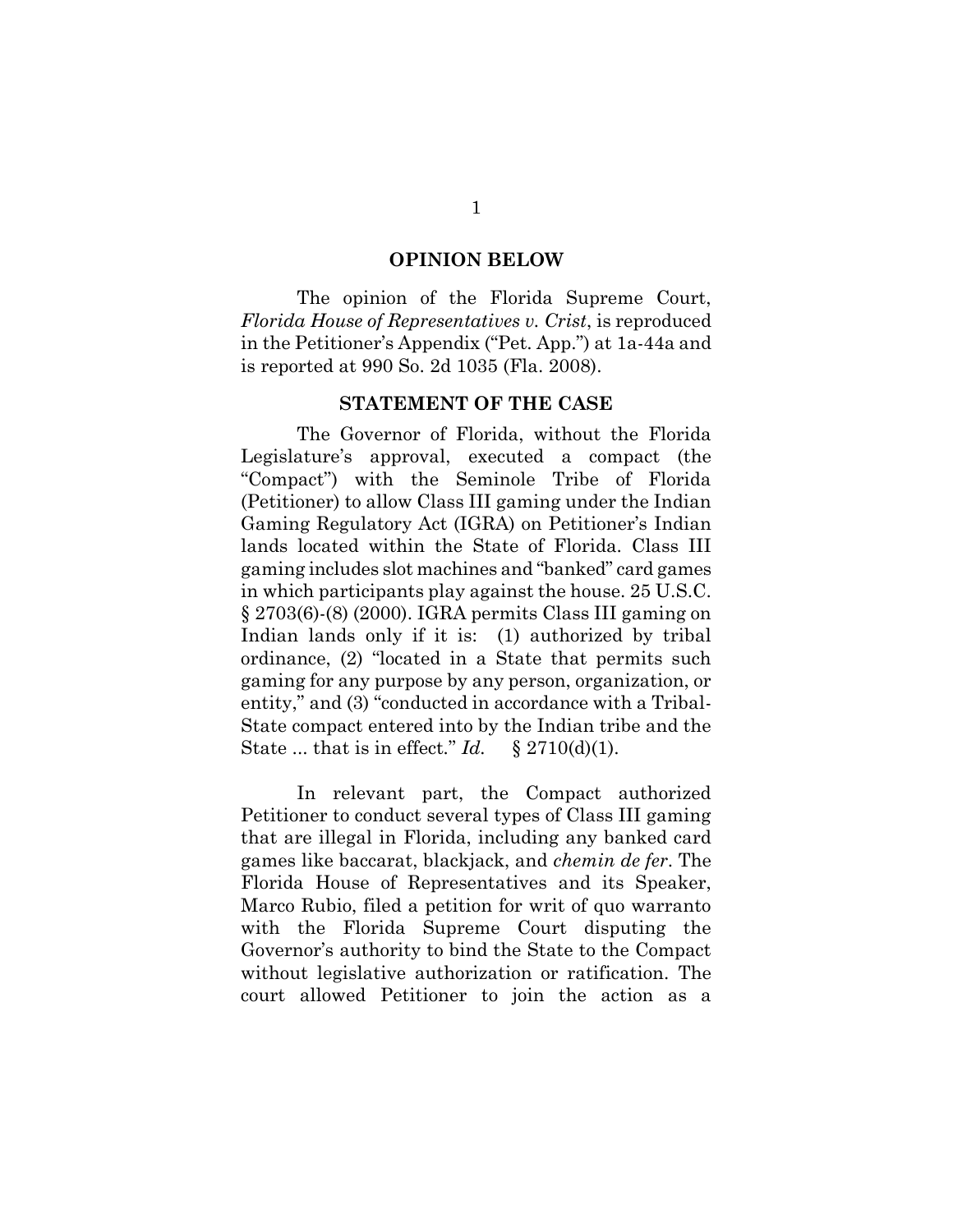respondent.

The Florida Supreme Court held, on narrow grounds, that the Governor could not unilaterally bind the State to a compact that violated state law. Petitioner requested rehearing, arguing that the court applied an improper test as to what gaming is permissible on Petitioner"s Indian lands under IGRA; Petitioner also sought rehearing on the basis that state law permitted the Florida Lottery to operate certain games that were equivalent to the Class III games permitted under the Compact. Petitioner"s motion for rehearing was denied.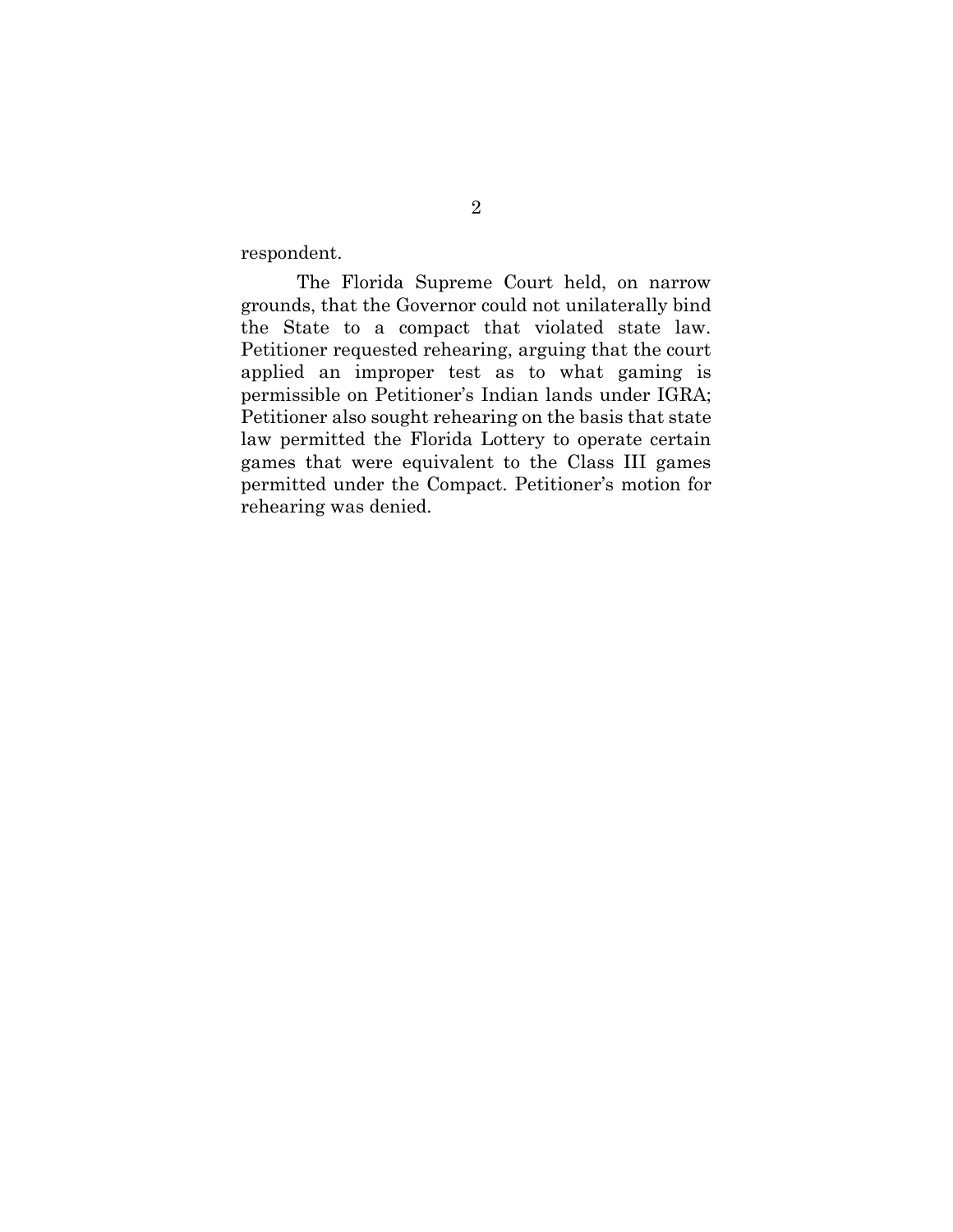#### **REASONS FOR DENYING THE PETITION**

Petitioner seeks review of a decision of the Florida Supreme Court, which applied state separation of powers principles in holding that Florida"s Governor cannot unilaterally bind the State to a gaming compact that violates state law, finding as a matter of state law that banked card games are illegal in Florida. Petitioner contends that this holding violates the Indian Commerce Clause and the Supremacy Clause of the United States Constitution. The issue presented does not warrant this Court's review for two reasons: (I) the case involves only a state law matter; and (II) no conflict exists on a point of federal law.

### **I. Petitioner Seeks Review of a State Court Decision That Resolves Matters of State Law Pertaining Only to the Branches of State Government.**

The case at issue decided only matters of state law, thereby making it a poor candidate for this Court's review. The issue below was the power of the Governor to execute the Compact without prior authority or ratification by the Legislature, and the relief sought was a declaration that the Governor lacked such power. The Florida Supreme Court"s decision on this issue was based exclusively on state law:

> the Governor's execution of a compact authorizing types of gaming that are prohibited under Florida law violates the separation of powers. The Governor has no authority to change or amend state law.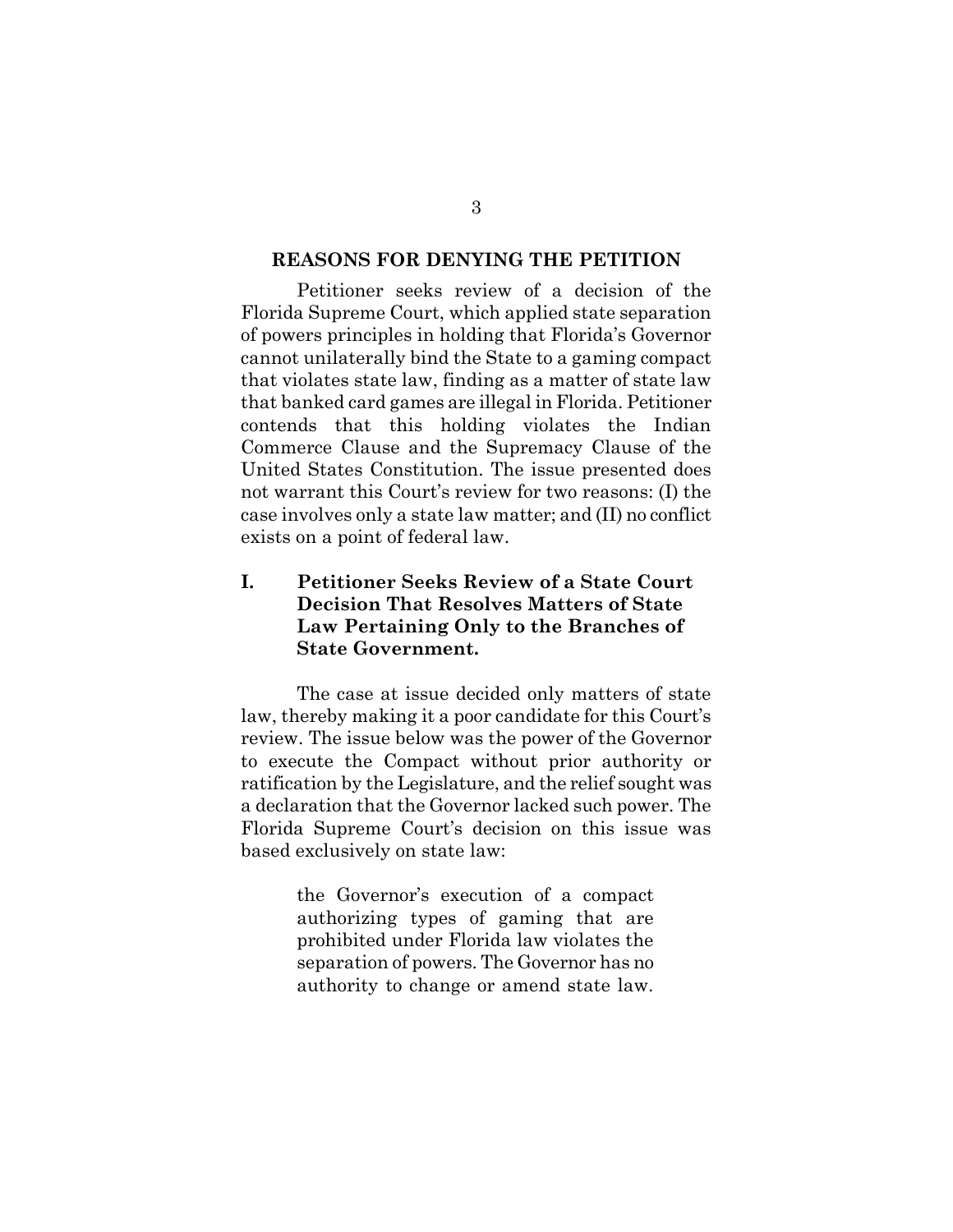Such power falls exclusively to the Legislature. Therefore, we hold that the Governor lacked authority to bind the State to a compact that violates Florida law as this compact does. We need not resolve the broader issue of whether the Governor ever has the authority to execute compacts without either the Legislature's prior authorization or, at least, its subsequent ratification.

*Crist*, 990 So. 2d at 1050-51; Pet. App. at 30a. The court"s decision was grounded in state law separation of powers principles and was necessarily based on the court"s interpretation of Florida law prohibiting the banked card games included in the Compact. *Id*. at 1047-48.

This Court has consistently held that "state courts are the ultimate expositors of state law," and it will deviate from this rule only in "extreme circumstances." *Mullaney v. Wilbur*, 421 U.S. 684, 691 (1975). None of the extreme circumstances that the Court has noted in the past is present here. *See generally* E. Gressman, K. Geller, et al., *Supreme Court Practice* 142-146 (9th ed. 2007) (discussing extreme circumstances).

The disputed question of state law arose in a proceeding under the Florida Supreme Court"s original jurisdiction to issue writs of quo warranto, which extends "to state officers and state agencies." Art. V, § 3(8), Fla. Const. Petitioner was not a necessary party to the dispute, and the Florida Supreme Court made no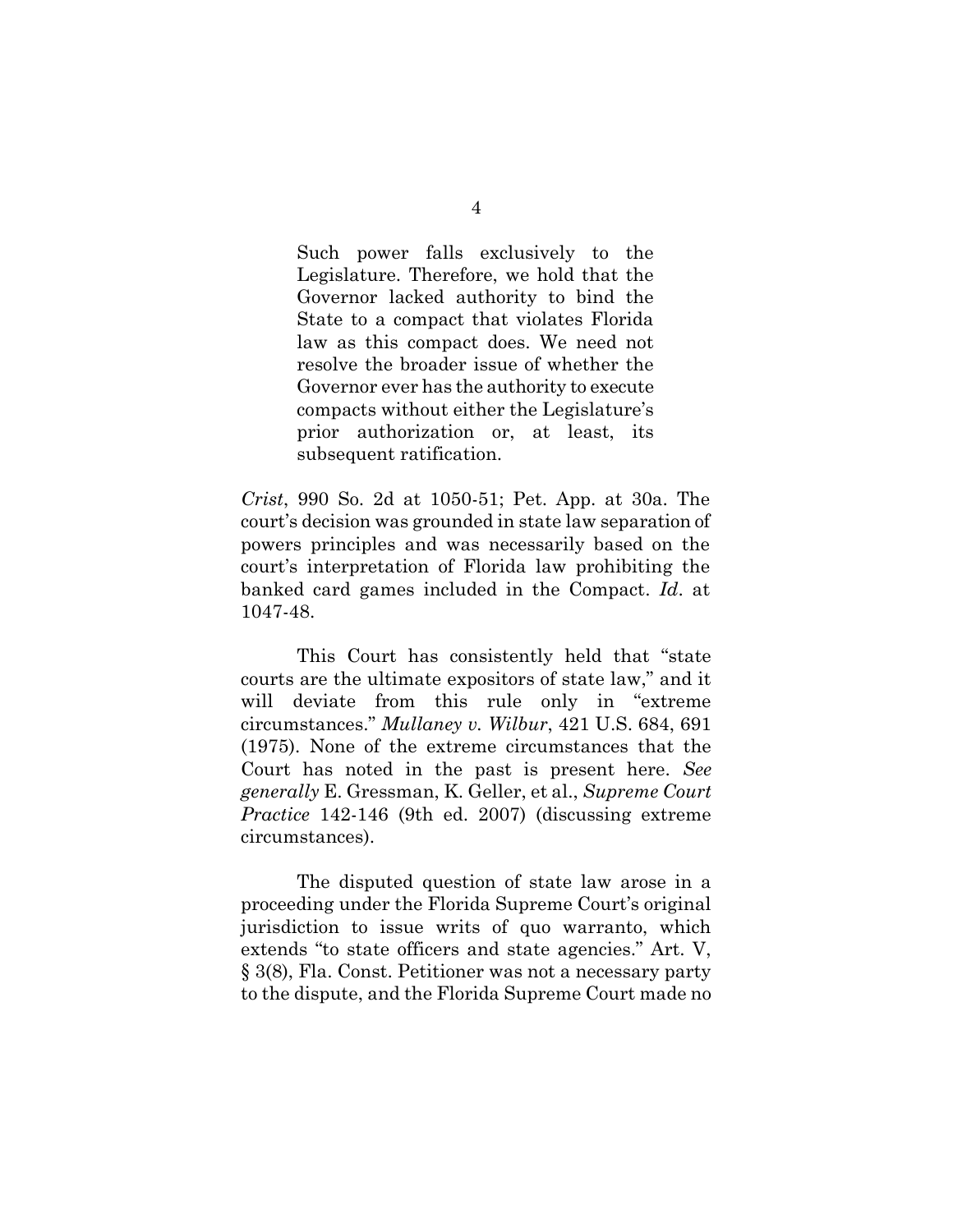determination on any of Petitioner's claimed rights under a federal statute or the United States Constitution. The Florida Supreme Court did nothing more than decide disputed issues of state law. This decision involves only a state law matter and leaves federal law undisturbed, thereby making certiorari jurisdiction inappropriate.

### **II. The Florida Supreme Court's Decision Does Not Conflict with Circuit Decisions Interpreting Federal Law.**

Petitioner argues that the Florida Supreme Court"s decision conflicts with the Second, Eighth, and Ninth Circuits" interpretations of IGRA section 2710. Pet. 7-8 (citing *Mashantucket Pequot Tribe v. Connecticut*, 913 F.2d 1024 (2d Cir. 1990); *United States v. Sisseton-Wahpeton Sioux Tribe*, 897 F.2d 358 (8th Cir. 1990); *Rumsey Indian Rancheria of Wintun Indians v. Wilson*, 64 F.3d 1250 (9th Cir. 1994)). None of the cited cases, however, involved the only issue decided by the Florida Supreme Court (i.e., whether a state's governor can unilaterally bind a state to a compact that violates state law). None presents a conflict with each other or with the Florida Supreme Court's decision. Instead, Petitioner"s cases discuss the scope of gaming permitted under IGRA, an issue not presented in this proceeding.

Indeed, to the extent that *Rumsey* has application here, it is not helpful to Petitioner. There, the tribes advocated a broad reading of IGRA that would have forced the state to permit all forms of Class III gaming when the state allows similar, but not the same, gaming to be operated in the state. *Id*. at 1256. The court,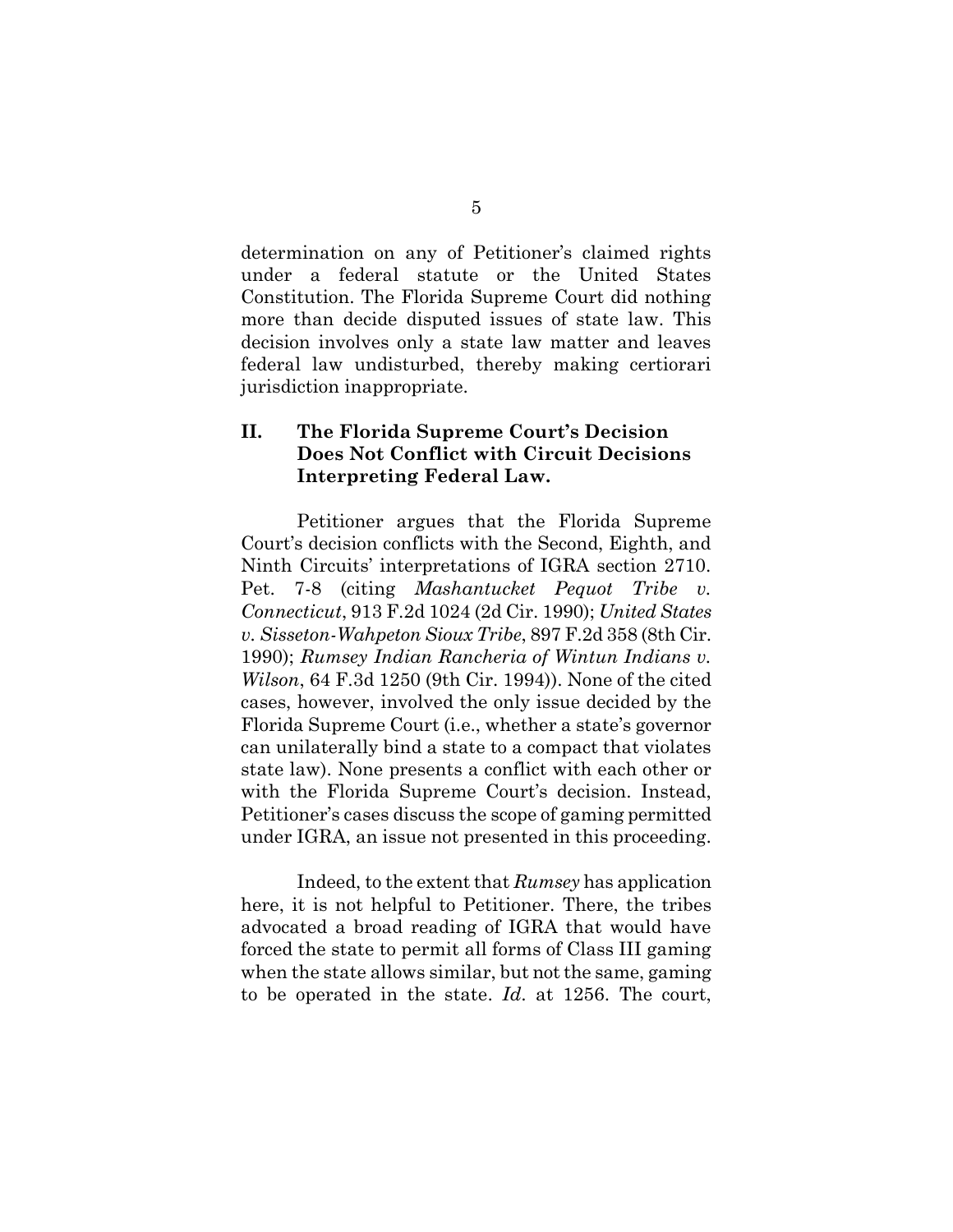however, applied a more narrow construction, finding that a "state need only allow Indian tribes to operate games that others can operate, but need not gives tribes what others cannot have." *Id.* at 1258.

Petitioner"s arguments regarding the operations of the Florida Lottery are akin to the broad reading of IGRA advocated and rejected in *Rumsey*. Pet. 10. Petitioner alleges that the Legislature allowed the Florida Lottery to operate the same games it seeks to operate on its land; therefore, IGRA requires the State to negotiate and enter into a compact with it. Specifically, Petitioner contends that the Florida Supreme Court did not consider these arguments and that this omission conflicts with *California v. Cabazon Band of Mission Indians*, which holds that applicable state laws must be examined before they are characterized as prohibitory. 480 U.S. 202, 211 n.10 (1987).

While the Florida Supreme Court did not mention the Florida Lottery in its opinion, it did specifically hold that state law prohibits the games Petitioner sought to operate under the Compact, thereby tacitly rejecting Petitioner"s claim. *Crist*, 990 So. 2d at 1049; Pet. App. at 30a; Tribe"s Response Brief at 33-34 (making arguments regarding Florida Lottery). Petitioner raised these arguments again in its motion for rehearing, Pet. at 6, which the court denied. Pet. App. 45a. The only reasonable conclusion is that the court considered these arguments and found them to be meritless.

Petitioner also contends that this Court is not bound by the Florida Supreme Court's factual findings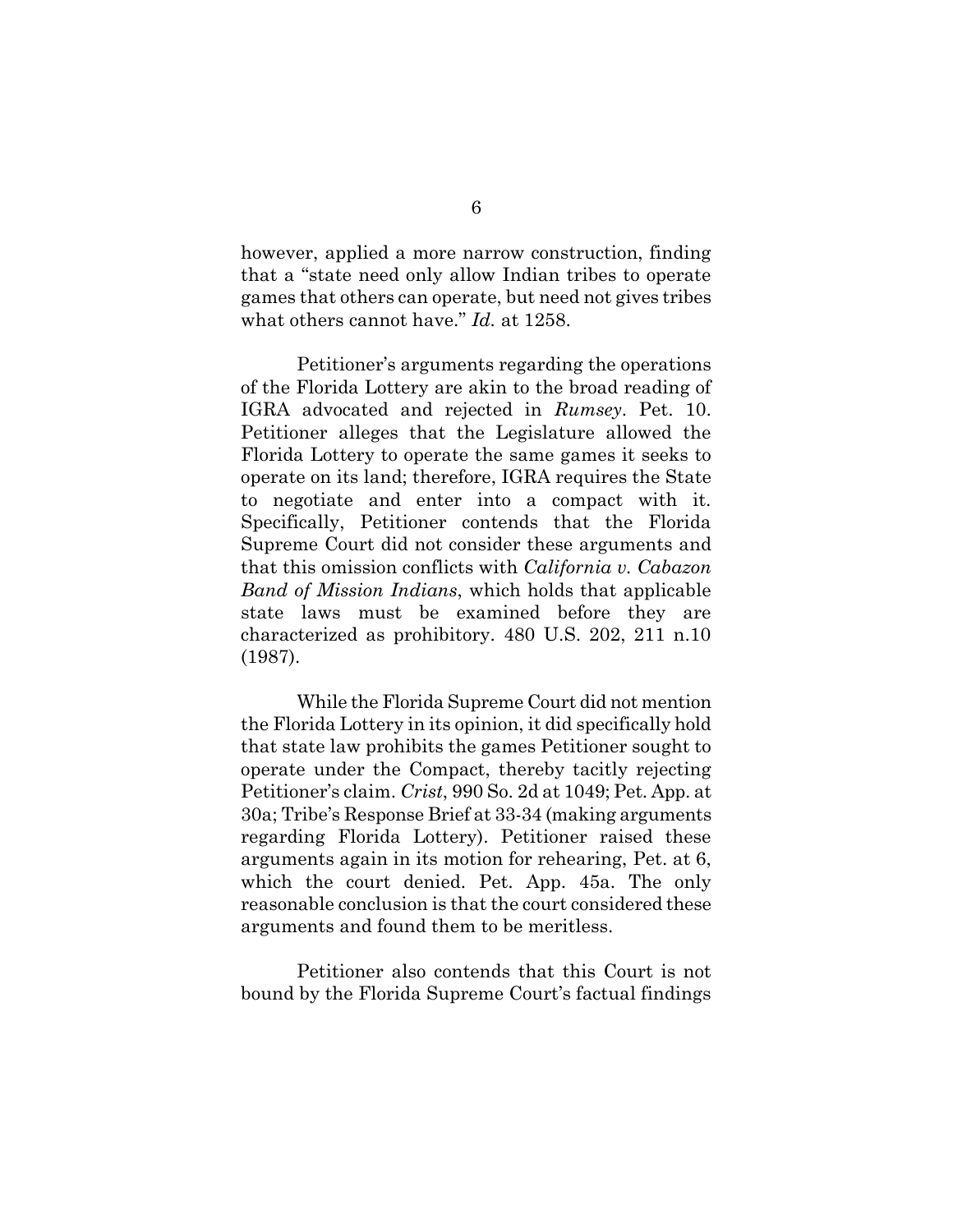regarding the Florida Lottery under *Stein v. New York*, 346 U.S. 156, 181 (1953). Even if a factual error existed (which is not shown here), this case is not one of those rare instances for which certiorari might be appropriate under Rule 10 ("A petition for a writ of certiorari is rarely granted when the asserted error consists of erroneous factual findings."). Indeed, this Court is in no better position to make factual determinations regarding the operations of Florida"s Lottery than the Florida Supreme Court, which exercised its original jurisdiction below in reviewing the petition for writ of quo warranto.

Notably, Petitioner fails to cite the one circuit case most applicable here, *Pueblo of Santa Ana v. Kelly*, 104 F.3d 1546 (10th Cir. 1997). In that case, the governor signed compacts with various tribes after the state supreme court found that he lacked the authority to do so, suggesting that state law did not permit the kind of gaming that the tribes were conducting. *Id.* at 1548. The Secretary of the Interior, following IGRA"s requirements, approved the compacts and published notice in the Federal Register.<sup>1</sup> *Id.* at 1550.

The Tenth Circuit explained that IGRA has two requirements for a Class III gaming compact: the "compact must be validly entered into by the state and the tribe, and it must be in effect pursuant to

 $\overline{a}$ 

<sup>1</sup> The Secretary of the Interior published notice of his default approval of the Compact prior to the Florida Supreme Court"s decision. *See Notice of Deemed Approved Tribal-State Class III Gaming Compact*, 73 Fed. Reg. 229 (Jan. 7, 2008).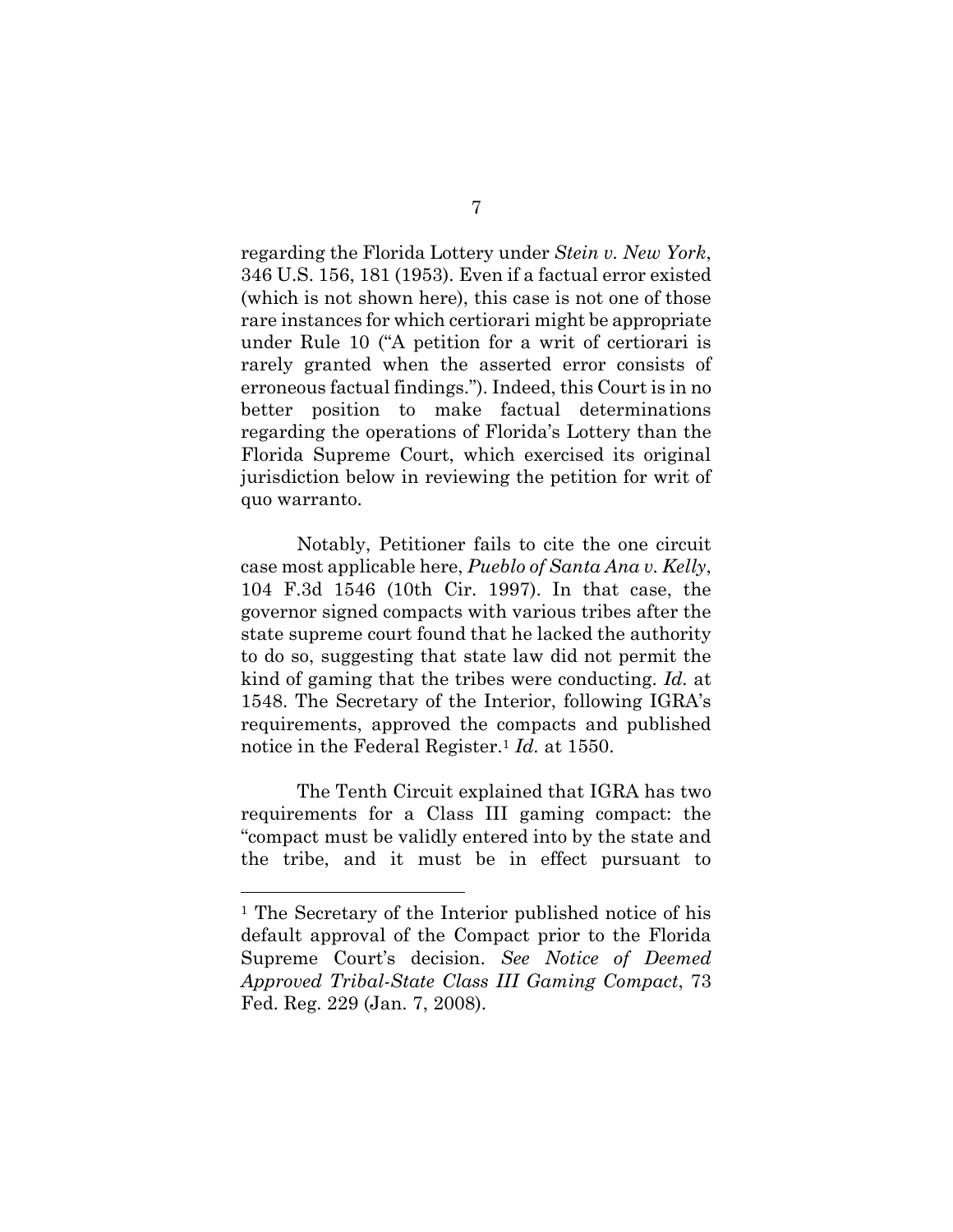Secretarial approval." *Id.* at 1557. The court found that the "plain language of IGRA makes it clear that Secretarial approval and publication places a compact "into effect." IGRA, however, says nothing specific about how we determine whether a state and tribe have entered into a valid compact. *State law must determine whether a state has validly bound itself to a compact*." *Id.* at 1557-58 (emphasis added) (citing *Washington v. Confederated Bands and Tribes of the Yakima Indian Nation*, 439 U.S. 463, 493 & n.39 (1979)).

As in *Pueblo of Santa Ana*, the court below applied state law to determine whether the state has validly bound itself to a Class III gaming compact. The Tenth Circuit left open the question of whether a federal court must independently decide whether the state validly bound itself to a compact under state law or whether the federal courts must abide by the highest court of the state's determination of the issue. Instead, the court accepted as determinative the state supreme court"s decision because the opinion was well founded. 104 F.3d 1559. Likewise, this Court need not answer this question here due to its deference to the decision of a state court on state law. *Mullaney*, 421 U.S. at 691. As in *Pueblo of Santa Ana*, the decision below was well reasoned, going no further than was necessary to reach its holding that Florida"s Governor cannot unilaterally bind the state to a compact that violates state law.

Finally, Petitioner makes three points for this Court"s review that are unpersuasive. First, Petitioner argues that the Florida Supreme Court's decision is based on an error of federal law regarding state jurisdiction over gaming conducted on Indian land. It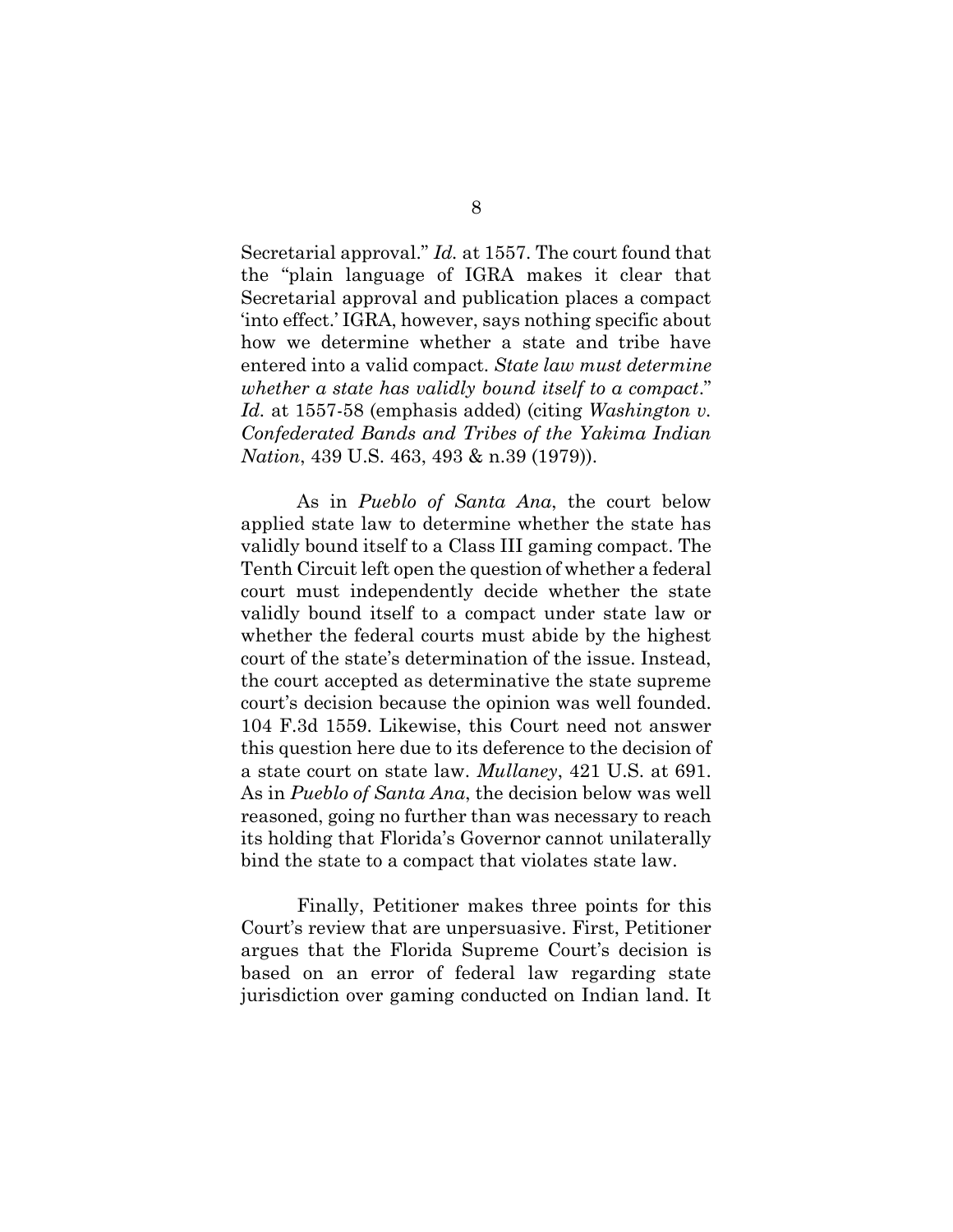claims the court misapplied IGRA because Florida law allegedly permits that type of gaming that was the subject of the Compact. Pet. 13. Petitioner's view is that Florida had to negotiate with it under IGRA. Pet. 16. But IGRA does not require a state to negotiate over gaming that state law prohibits. *Rumsey*, 64 F.3d at 1260. In any event, the issue in this case is not the scope of a state's obligation to negotiate under IGRA; rather, the issue is whether a state's governor has the unilateral authority to agree to a Class III gaming compact that includes otherwise illegal gaming. Finally, the decision of this Court in *Seminole Tribe of Florida v. Florida*, 516 U.S. 44 (1996), precludes any lawsuit involving a state's alleged failure to negotiate with a Tribe as required by IGRA.

Second, Petitioner contends that the Governor's execution of the Compact neither intrudes upon legislative authority nor changes the public policy of Florida. Petitioner argues that the Governor has performed a typical executive function. Pet. 17. The Florida Supreme Court disagreed with this policy argument because it found that Florida law prohibits the type of gaming permitted under the Compact. Pet. 20. For support, Petitioner primarily relies on *Lac Courte Oreilles Band v. Wisconsin*, 367 F.3d 650 (7th Cir. 2004), which addressed an IGRA provision that allows the Secretary of the Interior to take land into trust for gaming purposes but a governor can veto the acquisition. *Id.* at 653-54. The question was one of federal law, not an analysis of the governor's authority under state law. IGRA grants no authority to governors in the compacting process. The statute says the State shall negotiate a Class III gaming compact in good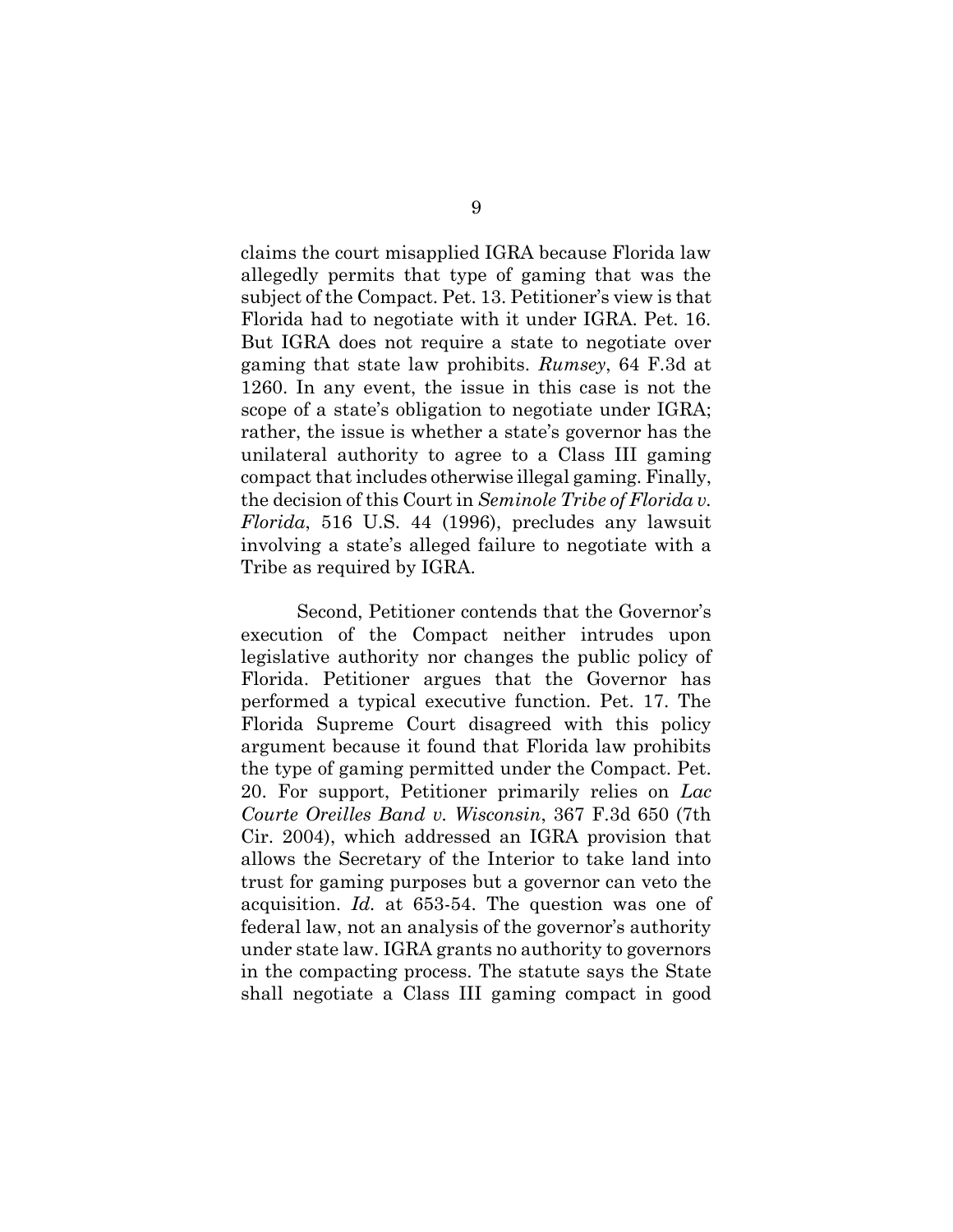faith, but leaves the definition of who speaks for the State to state law. 25 U.S.C. § 2710 (3)(d)(3)(A) (2000).

Third, Petitioner argues that federal law limits state legislative authority regarding gaming conducted on Indian lands. But the Florida Supreme Court's opinion does not seek to regulate activities on Indian lands – all such regulation is preempted and can be done by the State only pursuant to the terms of a Class III gaming compact. 18 U.S.C. § 1166 (2000).

In summary, because the issue below was a question of state law this Court should not grant review. Likewise, because the Florida Supreme Court's decision does not conflict with the various federal appellate court decisions cited and comports with the principles of IGRA, the Indian Commerce Clause, and the Supremacy Clause, no basis for review exists.